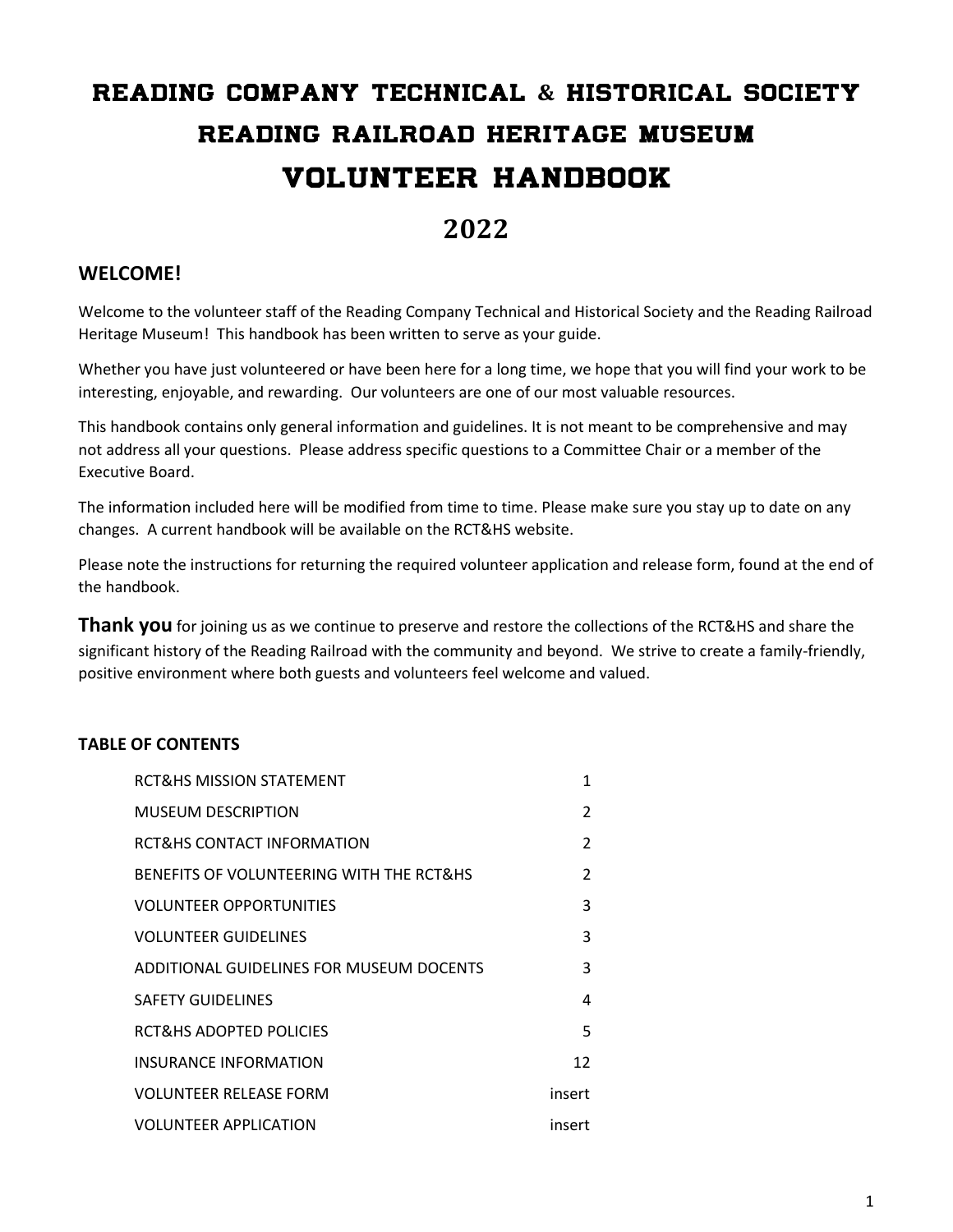#### **RCT&HS MISSION STATEMENT**

The mission of the Reading Company Technical and Historical Society is to document, collect, preserve, exhibit, and interpret equipment, artifacts, archives, and history related to the Reading Railroad, its predecessors, successors and subsidiaries and the communities it served for the education, safety awareness, and enjoyment of its members and the public.

#### **MUSEUM DESCRIPTION**

The Reading Railroad Heritage Museum opened in 2008 and is the educational and interpretive center for the extensive collections of the Reading Company Technical and Historical Society. Displays, video, hands-on experiences, and events illustrate the impact of the Reading Railroad on southeastern Pennsylvania and beyond from its beginning in 1833 until the end of its era in 1976. The Museum is operated entirely by the RCT&HS, an allvolunteer non-profit 501(c)3 corporation formed in 1976, whose efforts have assembled the collections and built the museum.

#### **RCT&HS CONTACT INFORMATION**

#### [www.readingrailroad.org](http://www.readingrailroad.org/)

Reading Railroad Heritage Museum 500 South Third St., Hamburg PA 19526 610-562-5513 Mailing address: RCT&HS, PO Box 15143, Reading PA 19612-5143

#### 2022 Executive Board

Duane Engle, President [rcths.dengle@juno.com](mailto:rcths.dengle@juno.com) Thomas Brown, 1<sup>st</sup> Vice President mitsbrown@comcast.net Robert Biamonte, 2nd Vice President [steamerone@mac.com](mailto:steamerone@mac.com) Frank Scalise, secretary f scalise@comcast.net James Adams, treasurer [adamsjimca@comcast.net](mailto:adamsjimca@comcast.net) Donald Crabtree, director [donaldcrabtreexx@verizon.net](mailto:donaldcrabtreexx@verizon.net) Stephen Gilbert, director [sgrdg179@aol.com](mailto:sgrdg179@aol.com) Michael Huber, director [brothermike25@gmail.com](mailto:brothermike25@gmail.com) Dale Woodland, director [rsa14.5302@gmail.com](mailto:rsa14.5302@gmail.com)

2022 Compliance officer, Santo Marabella [santod@ptd.net](mailto:santod@ptd.net)

#### **BENEFITS OF VOLUNTEERING WITH THE RCT&HS**

Volunteering one's time and efforts to a non-profit group is beneficial and enriching to the volunteer and the community as well as assisting the organization.

Volunteers may find a new sense of purpose, improve social skills, and make new friends. He/she may learn valuable skills that increase self-esteem or open new career paths. Volunteering can improve one's physical and emotional health as one finds that he/she is making a difference by teaching and inspiring others or by contributing to the preservation of irreplaceable history.

Volunteering builds community. Assisting with historic preservation helps others to feel the excitement of experiencing the past. Museum visitors feel connected to the common history of our community and appreciate the significance of the Reading Railroad and its effect on the present time.

Without volunteers, the history of the innovative Reading Railroad would have been lost. Your help in preserving and restoring the archives, artifacts, and rolling stock of the Reading is vital to continuing the railroad's memory. Together, we can carry on this essential work and enjoy the camaraderie of like-minded individuals.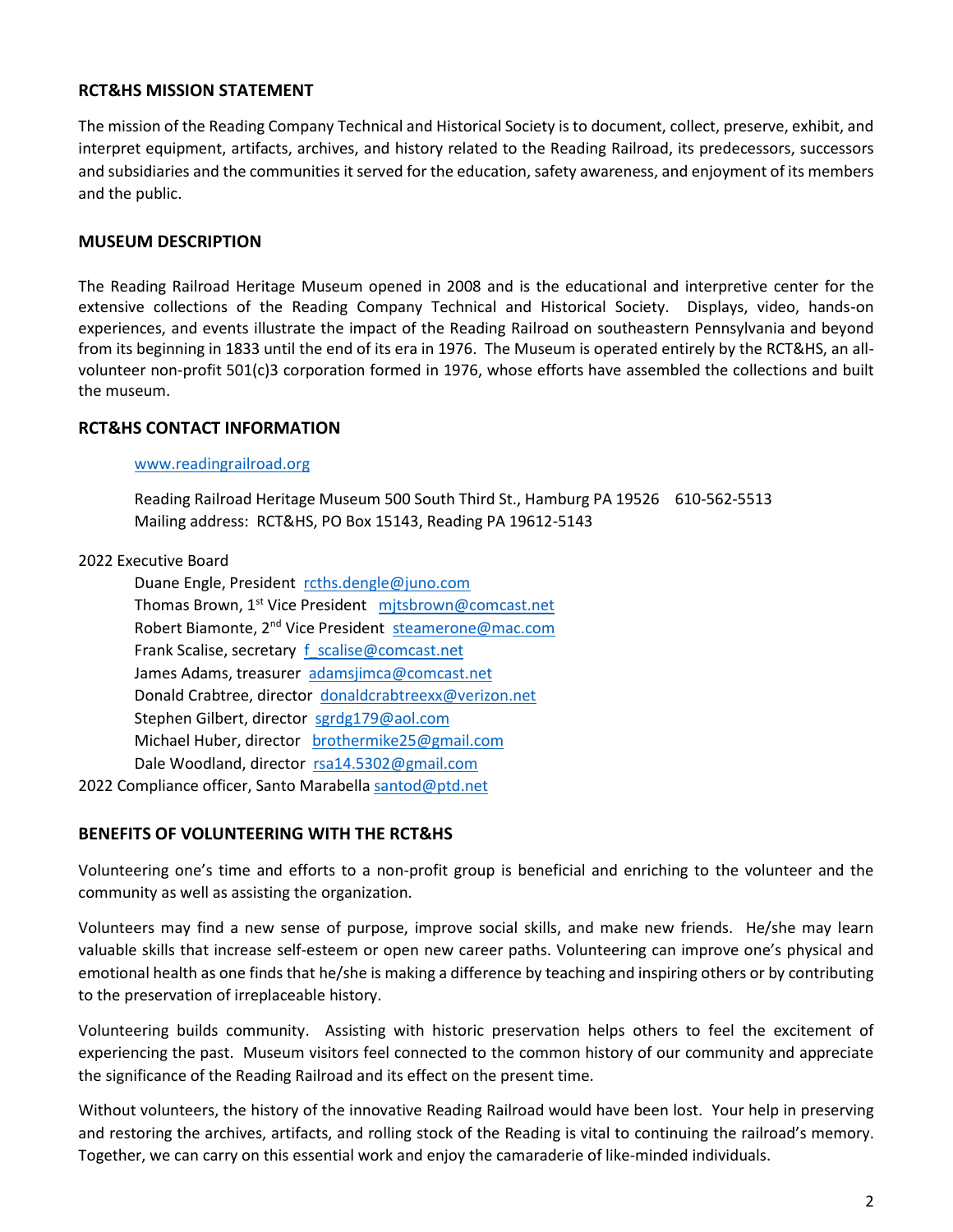# **VOLUNTEER OPPORTUNITIES**

| Accounting                     | HVAC work                   |
|--------------------------------|-----------------------------|
| Archive collection assistance  | Mailing                     |
| Artifact collection assistance | Marketing                   |
| Carpentry                      | Mechanical work - diesel    |
| Cement work                    | Mechanical work - vehicles  |
| Communications with            | Metal work                  |
| members and the public         | Model railroading           |
| Educator for children's        | Munchkin Railroad           |
| programming                    | supervision                 |
| Electrical work                | Munchkin Railroad           |
| Electronics                    | maintenance                 |
| Event planning                 | Museum guide (docent)       |
| Event assistance               | Museum store inventory      |
| Exhibit design                 | assistance                  |
| Exhibit preparation            | Museum store manager        |
| Legacy planning and records    | On-line sales               |
| Groundskeeping                 | Painting - Museum buildings |
| Housekeeping                   | Painting - rolling stock    |
|                                | Plumbing                    |

Publication writing Rail car preservation work Rental space coordinator Retail sales at Museum Retail sales - off-site Roofing work Safety (building-focused) Safety (worker-focused) **Security** Social media Software Track work Volunteer records coordinator Volunteer recruitment Volunteer recognition Website updating **Welding** and other opportunities

#### **VOLUNTEER GUIDELINES**

- Maintain current membership in the RCT&HS.
- Become familiar with the Volunteer Handbook, adhere to it, and maintain an updated copy for your records.
- Do not use tobacco products, vaping products, alcoholic beverages, or illegal drugs. Such use is prohibited on RCT&HS property, in RCT&HS vehicles, and at off-site events sponsored or attended by RCT&HS.
- Sign in before each shift and sign out when finished for the day.
- Treat all people fellow volunteers, museum staff and visitors with respect, civility and kindness. Profane language, even in joking, is unacceptable as a museum volunteer.
- Limit the use of phones for personal calls, especially within the hearing range of visitors.
- Avoid carrying on personal conversations with fellow staff in front of visitors.
- Direct all media inquiries to the Director of Museum Operations.

# **ADDITIONAL GUIDELINES FOR MUSEUM DOCENTS**

- Plan to report for your volunteer shift before your scheduled time. If you cannot report at the scheduled time, notify Dale Woodland at 267-932-9175.
- Dress appropriately for meeting the public; wear the Museum vest and your name badge. Open toed shoes are not acceptable.
- Avoid eating, drinking, or reading in front of visitors.
- If you are unable to answer a visitor's question, offer to obtain the answer. Take down the visitor's name and contact information and forward it to the Director of Museum Operations
- Do **NOT** modify any artifact, display or equipment without the specific authorization of the Director of Museum Operations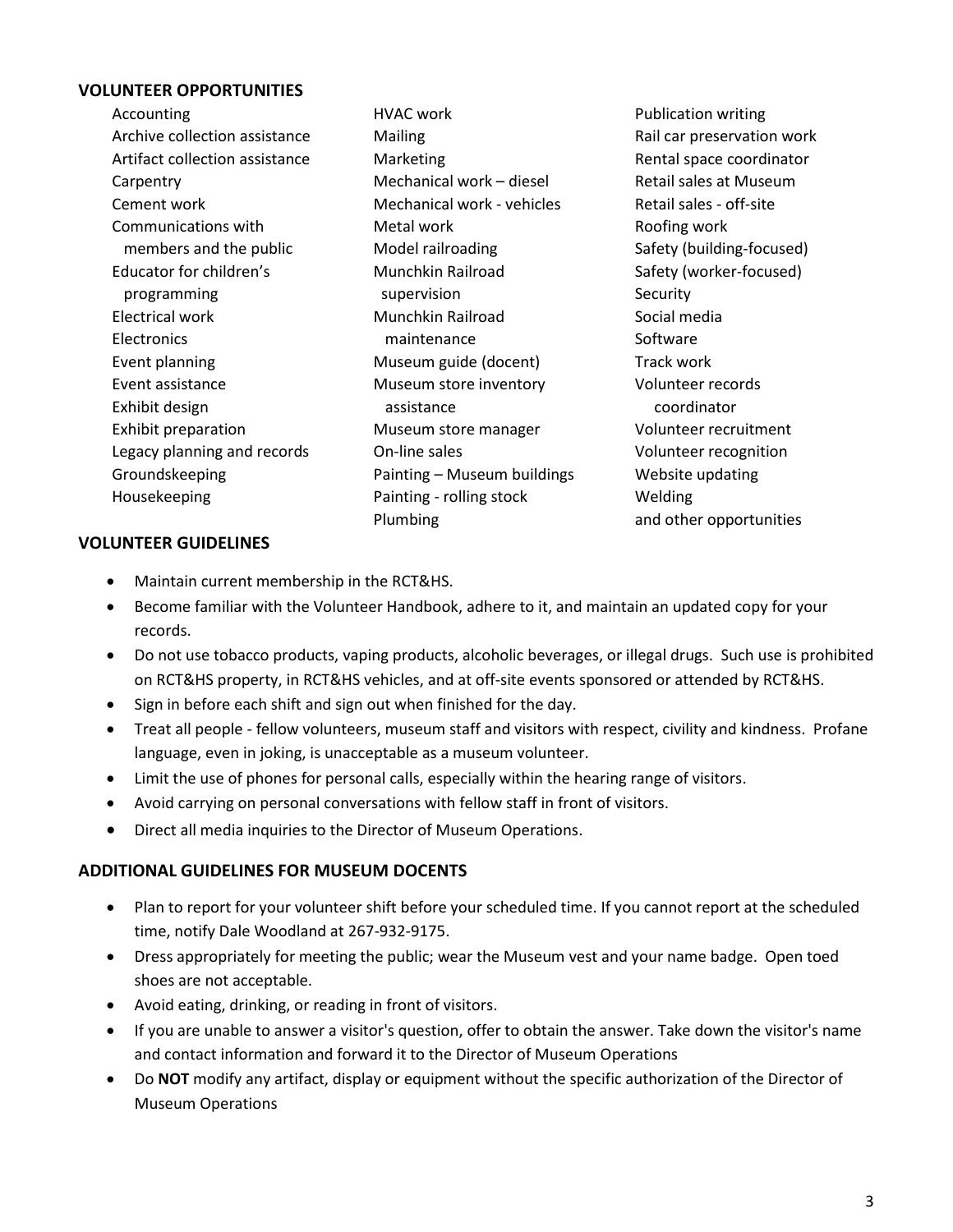#### **SAFETY GUIDELINES**

It is the responsibility of each volunteer to conduct all activities in a safe manner. Volunteers have the responsibility to identify and familiarize themselves with emergency exits, fire extinguishers, and other safety devices in their working areas. Every person in the organization assumes responsibility for individual and organizational safety and must report safety hazards or individual safety infractions to committee chairs or members of the Executive Board.

Volunteers engaging in preservation work should wear clothing appropriate to their tasks. Volunteers are responsible to bring their own safety equipment e.g., safety shoes, face masks, etc. as appropriate for personal safety.

Inclement weather may result in unsafe conditions on Museum property. Consult committee chair to determine status of meetings, yard tours, Museum closure, or event cancellations. If you hear thunder or see lightning, assist guests in the yard to proceed to shelter. All volunteers should cease outdoor work immediately and proceed to shelter.

EMERGENCY SITUATIONS: Call 911 in the event of any medical emergency. Notify an RCT&HS Executive Board Officer as soon as possible. If you believe the medical emergency may have been the result of an accident on Museum premises, document your observations and those of any other direct witnesses with their contact information and supply the information to the Executive Board officer.

Call 911 in the event of a fire. Evacuate the area immediately.

Volunteer conduct that threatens, intimidates, excludes, or coerces another volunteer, visitor, or vendor will not be tolerated.

Indirect or direct threats of violence, incidents of actual violence and suspicious individuals or activities should be reported as soon as possible to a committee chair or member of the Executive Board or to the police, if warranted. When reporting a threat or incident of violence, the report should be as detailed as possible. Volunteers should not attempt to intercede during an incident or place themselves in a dangerous situation.

When possible, individuals who believe they are being subjected to unsafe or prohibited conduct should promptly advise the offender that his or her behavior is unwelcome and request that it be discontinued. If the conduct continues, it must be reported to a committee chair or a member of the Executive Board. If the conduct violates an RCT&HS policy, it must be reported to the compliance officer.

**VOLUNTEER CONDUCT** which violates guidelines or is alleged to have violated guidelines or policies will be investigated and addressed promptly. Confidentiality will be maintained throughout the process. False and malicious complaints will not be tolerated.

If violations are found to have occurred, the volunteer will be subject to verbal and/or written warning, reassignment, or dismissal.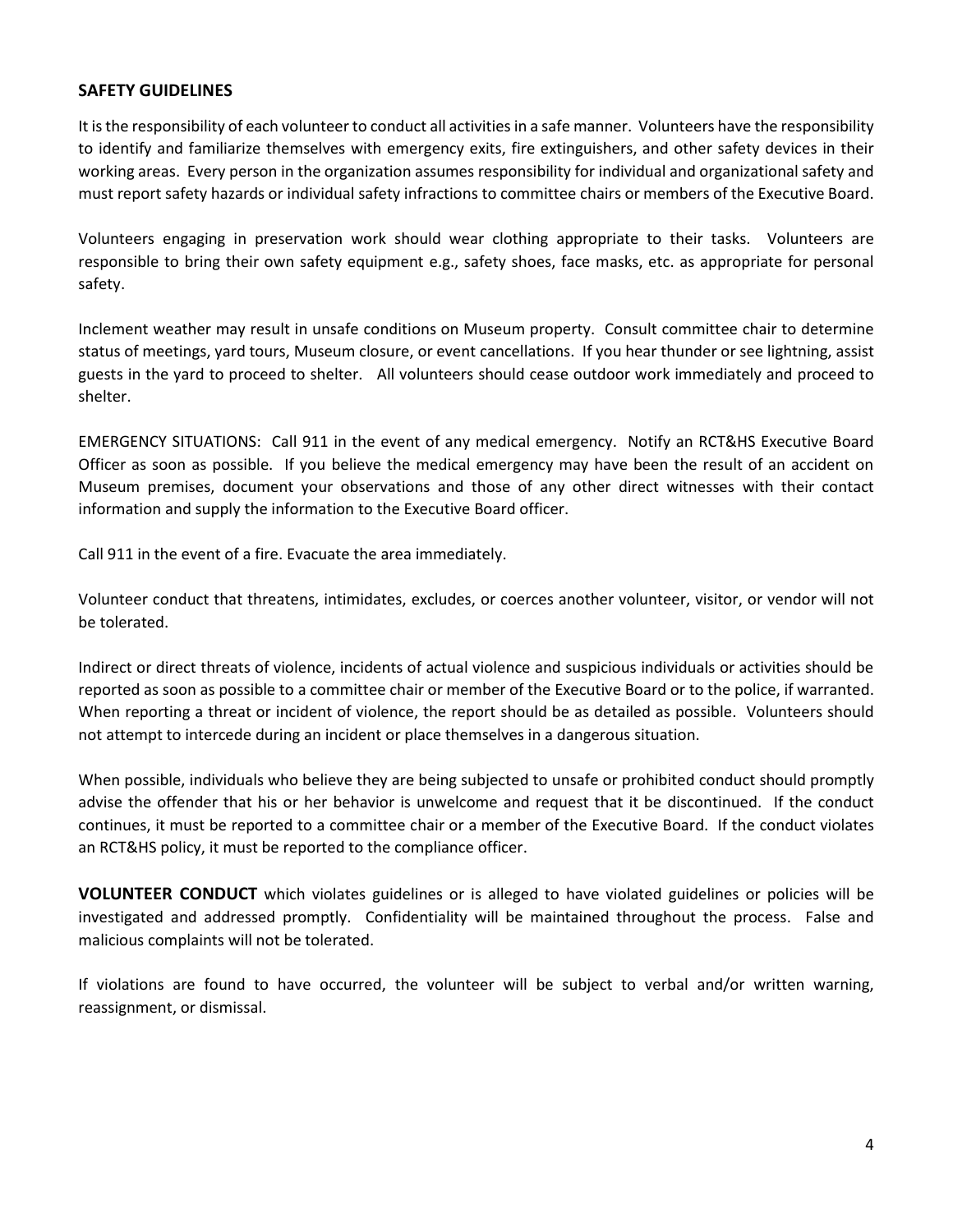# **RCT&HS ADOPTED POLICIES**

# **NONDISCRIMINATION POLICY**

It shall be the policy of The Reading Company Technical and Historical Society (RCT&HS) not to discriminate based on race, color, ethnicity, religion, gender, age, sexual orientation, gender identity, disability, or protected handicap in its programs, activities, policies, or practices. This complies with Title VI of the Civil Rights Act of 1964, Section 504 of the Rehabilitation Act of 1973, and the Americans with Disabilities Act.

Adopted February 7, 2012

# **CODE OF ETHICS POLICY**

# **General Statement of Commitment**

All members of the board of directors, staff, and volunteers serving on committees or otherwise associated with the organization are committed to conducting the organization's business with the highest standards of integrity and personal conduct. We acknowledge that no ethics policy can address all specific situations, therefore any suggestion of a possibility of conflict should be brought to the attention of the organization. The organization is committed to avoid the appearance as well as any actual conflict with regard to:

- using association with the organization for private gain;
- preferential treatment to any outside person, family member, or organization;
- impeding the efficiency or economy of the organization;
- loss of independence or impartiality;
- affecting the public confidence in the integrity or the reputation of the organization;
- endangering the life, health or safety of anyone.

#### **Conflict of Interest**

All members of the board of directors, staff, and volunteers serving on committees or otherwise associated with the organization shall follow the RCT&HS Conflict of Interest Policy.

#### **Improper Use of Information**

All members of the board of directors, staff, and volunteers serving on committees or otherwise associated with the organization are prohibited from using any organizational information for personal or professional gain. **Disclosure**

It is the responsibility of all members of the board of directors, staff, and volunteers serving on committees or otherwise associated with the organization to make known any knowledge of ethical misconduct or conflict of interest.

# **Improper Use of Assets and Record Keeping**

It is the fiduciary responsibility of all members of the board of directors, staff, and volunteers serving on committees or otherwise associated with the organization to prevent the loss, damage, misuse or theft of property, records, funds or other assets belonging to the organization, including restricting the use of such assets to the business of the organization.

# **Accounting Records and Reports**

The board of directors and volunteers serving on committees or otherwise associated with the organization are committed to follow generally accepted accounting principles, applicable laws and regulations, and an internal accounting control system which includes audited financial reports.

# **Gratuities, Favors, or Entertainment**

Any member of the RCT&HS Board of Directors or volunteer, when acting on behalf of or conducting business on behalf of the RCT&HS, is prohibited from soliciting and/or receiving gratuities, favors, entertainment, or anything of significant monetary value for themselves and/or their immediate family or friends unless the following conditions are met: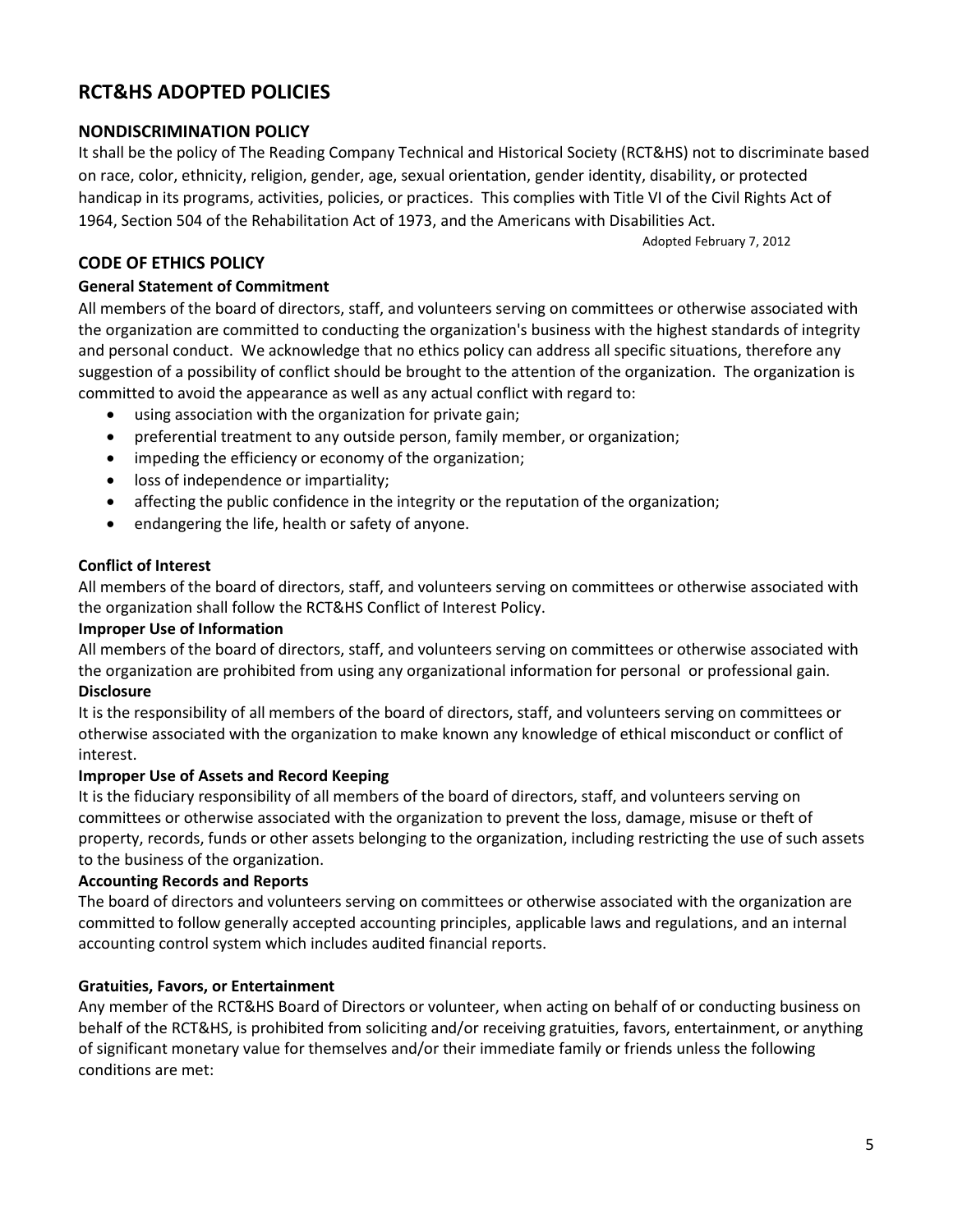- The value of the item must be less than \$25, and the value of all gifts from one business contact during a 12-month period must not exceed \$100. A gift that exceeds either value must be approved by the RCT&HS Board of Directors.
- The item is customary and does not create any appearance of impropriety.
- The item imposes no sense of obligation on the receiver.
- The item results in no special or favored treatment.
- The item could not be considered extravagant or excessive.
- The item is not concealed in any way.

If circumstances make it appropriate to accept a gift that exceeds either value threshold as stated above, the RCT&HS Board of Directors, when granting approval, must retain the following documentation:

- The identities of the giver and recipient of the gift;
- The date the Board of Directors approved the gift;
- A brief description of the gift;
- The business reason for the gift; and
- An estimated value of the gift.

This is not intended to preclude bona-fide RCT&HS fundraising activities or solicitations of goods or services for use by the RCT&HS.

The RCT&HS's assets are prohibited from use for gifts or entertainment except as expressly authorized by the RCT&HS Board of Directors.

#### **Political Contributions**

Use of organizational funds for direct or indirect political contributions is prohibited.

#### **Acceptance of Honoraria**

All members of the board of directors, staff, and volunteers serving on committees or otherwise associated with the organization are prohibited from acceptance of honoraria, unless such funds go to the organization, with exceptions for consultant services performed by expert members unrelated to their position in the organization.

#### **Professional Relationships**

All members of the board of directors, staff, and volunteers serving on committees or otherwise associated with the organization will follow the code of ethics, and all policies adopted by the board of directors, including nondiscrimination policy, unlawful harassment policy, and other policies adopted by the board.

Adopted February 7, 2012 Reaffirmed 6/7/2022

# **FREEDOM OF SPEECH AND CONFIDENTIALITY POLICY**

The Reading Company Technical & Historical Society, Inc., Board of Directors acknowledges the right of its members as citizens in a democratic society to speak out on issues of public concern. When those issues are related to the RCT&HS and its projects, however, the members' freedom of expression must be balanced against the interests of the organization.

The following guidelines are adopted by the Board to help clarify and therefore avoid situations in which a member's expression could conflict with the RCT&HS's interests. In situations in which a member is not engaged in the performance of duties on behalf of the organization, he or she should:

- Recognize that as a member, his or her comments will be commonly viewed as representative of the RCT&HS;
- Refrain from making public expressions which he or she knows to be false or made without regard for truth or accuracy; and
- Not make threats against members, vendors, or other organizations with which the RCT&HS conducts business.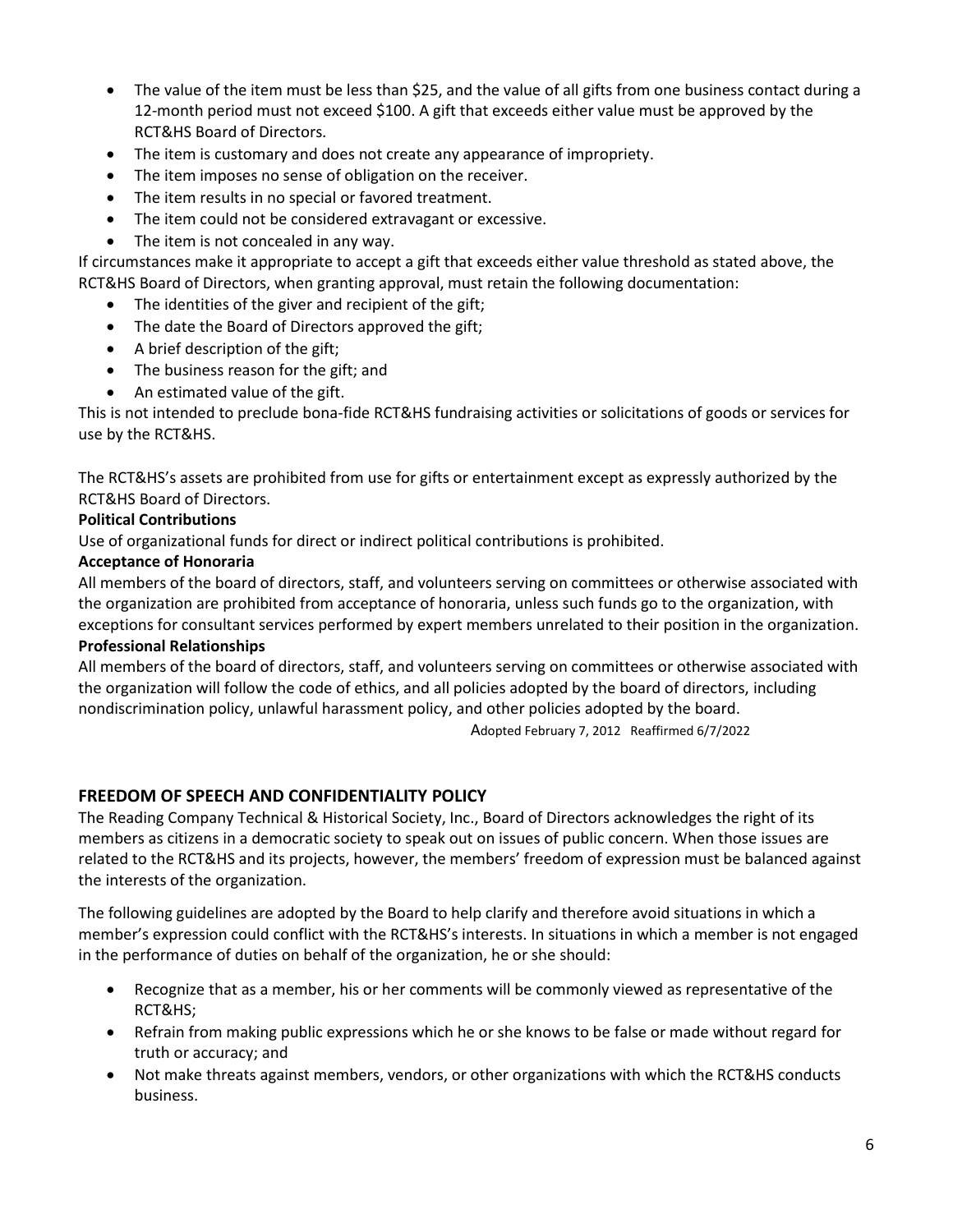**Handling of Confidential Information:** It is the member's responsibility not to reveal or divulge any such information. Access to confidential information should be on a "need to know" basis for non-RCT&HS members. If a member has any question whatsoever concerning whether certain information is considered to be confidential, the member should consult a Committee Chair or member of the Board of Directors. This policy, in no way, limits any member's rights under federal or state whistleblower laws.

Adopted July 6, 2012

# **CONFLICT OF INTEREST POLICY**

The RCT&HS recognizes that its board members and volunteers enjoy both professional and private lives and may associate with others for a variety of economic, religious, political, cultural, or personal reasons. The RCT&HS, however, has a responsibility to evaluate its volunteers in terms of their faithfulness to, and effectiveness in, discharging their duties and responsibilities. Therefore, when activities threaten a board member's or volunteer's effectiveness within the system or create competition with RCT&HS purposes, the RCT&HS reserves the right to evaluate the impact of such upon the volunteer's responsibilities to the RCT&HS for the purposes of detecting conflicts of interest.

A conflict of interest is defined as an actual or perceived interest by a volunteer in an action that results in, or has the appearance of resulting in, personal, organizational, or professional gain. RCT&HS board members and volunteers are obligated to always act in the best interest of the organization. This obligation requires that any board member or volunteer, in the performance of organization duties and/or activities, seek only the furtherance of the organization mission. At all times, board members and volunteers are prohibited from using their professional job title or the organization's name, equipment, or property for private profit or benefit.

RCT&HS board members and volunteers should neither solicit nor accept gratuities, favors, or anything of monetary value from contractors/vendors except as described in the RCT&HS code of ethics policy. This is not intended to preclude bona-fide RCT&HS fundraising activities.

No RCT&HS board member or volunteer shall participate in the selection, award, or administration of a purchase or contract with a vendor where, to his or her knowledge, any of the following has a financial interest in that purchase or contract:

- The RCT&HS board member or volunteer;
- Any member of his or her immediate family;
- A company, corporation, or organization in which any of the above is an officer, director, or employee in an administrative, supervisory, or management role;
- A person, company, corporation, or organization with whom any of the above individuals is negotiating or has an arrangement concerning prospective employment.

**Disclosure** - In connection with any actual or possible conflict of interest, an interested person must disclose the existence of a material interest and be given the opportunity to disclose all material facts to the directors considering the proposed transaction or arrangement.

# **Determining Whether a Conflict of Interest Exists**

After disclosure of the material interest and all material facts, and after any discussion with the interested person, he/she shall leave the board meeting while the determination of a conflict of interest is discussed and voted upon. A majority of the disinterested board members shall decide if a conflict of interest exists.

# **Procedures for Addressing the Conflict of Interest**

**a.** An interested person may make a presentation at the board meeting, but after the presentation he/she shall leave the meeting during the discussion of, and the vote on, the transaction or arrangement involving the possible conflict of interest.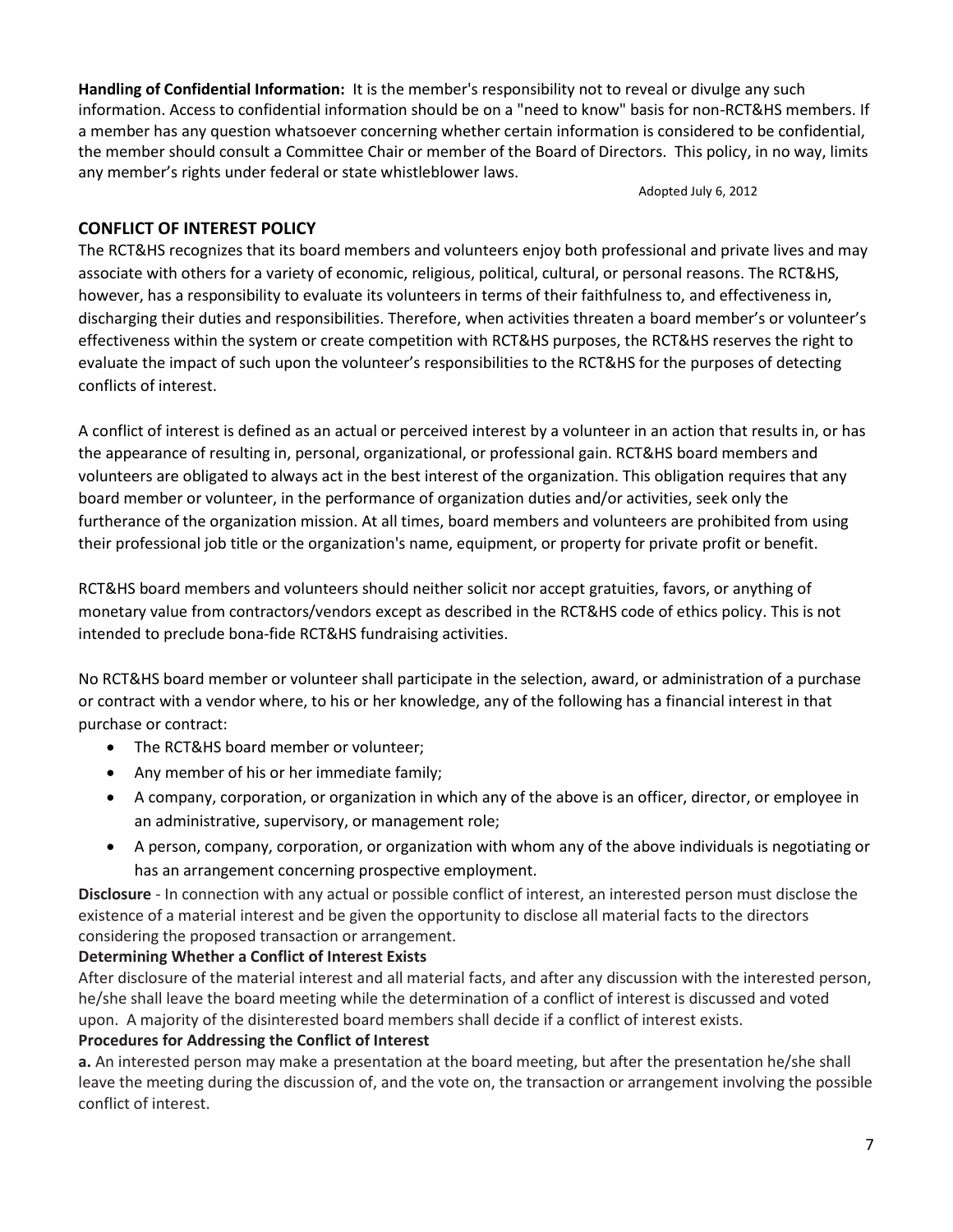**b.** The chairperson of the board shall, if appropriate, appoint a disinterested person or committee to investigate alternatives to the proposed transaction or arrangement.

**c.** After exercising due diligence, the board shall determine whether the RCT&HS can obtain with reasonable efforts a more advantageous transaction or arrangement from a person or entity that would not give rise to a conflict of interest.

**d.** If a more advantageous transaction or arrangement is not reasonably possible under circumstances not producing a conflict of interest, the board shall determine by a majority vote of the disinterested directors whether the transaction or arrangement is in the best interest of the RCT&HS, for its own benefit, and whether it is fair and reasonable. In conformity with the above determination it shall make its decision as to whether to enter into the transaction or arrangement. The disinterested directors shall constitute a quorum.

**Record of Conflict** - The official minutes of the RCT&HS shall reflect that the conflict of interest was disclosed and the interested person(s) did not participate in the final discussion and did not vote on the matter. **Annual Statement**

At the January meeting of the board of directors each year, the conflict of interest policy compliance statement must be signed by all members of the board. A new member of the board will sign the statement at the time of assuming his/her position. The manufacture of February 7, 2012

# **COMPLIANCE OFFICER POLICY**

The RCT&HS Compliance Officer shall be appointed in January of each calendar year by the board of directors. The name and contact information for the Compliance Officer shall be printed each year in the Crusader and included in the RCT&HS policy manual. The RCT&HS Compliance Officer is responsible for investigating and recommending resolutions for all reported complaints and allegations concerning violations of any policy and shall advise the president of the board of directors of actions taken or recommended to be taken by the board of directors. Adopted February 7, 2012

# **WHISTLEBLOWER POLICY**

# **General**

The RCT&HS's Code of Ethics (Code) requires directors, officers, employees, members, and volunteers to observe high standards of business and personal ethics in the conduct of their duties and responsibilities. As representatives of the RCT&HS, we must practice honesty and integrity in fulfilling our responsibilities and comply with all applicable laws and regulations.

# **Reporting Responsibility**

It is the responsibility of all directors, officers, employees, members, and volunteers to comply with the Code and to report violations or suspected violations in accordance with the Whistleblower Policy.

# **No Retaliation**

No director, officer, employee, member, or volunteer who in good faith reports a violation of the Code shall suffer harassment, retaliation or adverse consequence to employment or member status. Any director, officer, employee, member, or volunteer who retaliates against someone who has reported a violation in good faith is subject to discipline up to and including termination of employment or membership and volunteer status. This Whistleblower Policy is intended to encourage and enable members, employees and volunteers to raise serious concerns within the organization prior to seeking resolution outside the organization.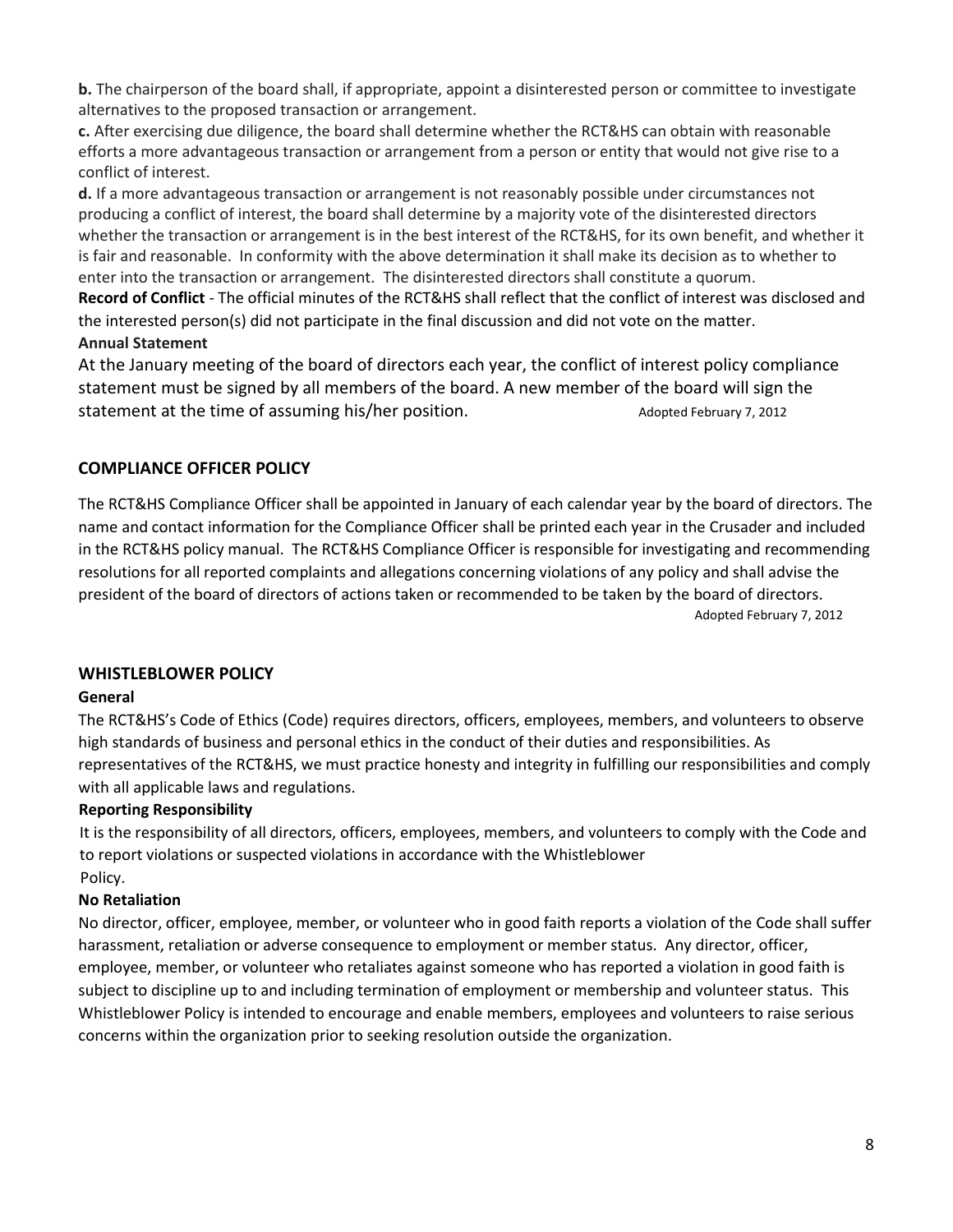#### **Reporting Violations**

RCT&HS suggests that directors, officers, employees, members, and volunteers share their questions, concerns, suggestions or complaints with someone who can address them properly. In most cases, the appropriate committee chair is in the best position to address an area of concern. However, if an individual is not comfortable speaking with the committee chair or if an individual is not satisfied with his/her response, that individual is encouraged to speak with a member of the RCT&HS board of directors or anyone in a position of responsibility with whom he/she is comfortable. Committee chairs and members of the board of directors are required to report suspected violations of the Code to the RCT&HS Compliance Officer, who has specific and exclusive responsibility to investigate all reported violations. For suspected fraud, or when an individual is not satisfied or is uncomfortable with following the RCT&HS open door policy, individuals should contact the organization's Compliance Officer directly.

#### **Compliance Officer**

The RCT&HS Compliance Officer shall be appointed in January of each calendar year by the board of directors. The name and contact information for the Compliance Officer shall be printed annually in the Crusader. The RCT&HS Compliance Officer is responsible for investigating and seeking resolution to any and all reported complaints and allegations concerning violations of the Code. The Compliance Officer shall, at his/her discretion advise the president of the board of directors of actions taken or of actions recommended to be taken by the board of directors and/or the audit committee. The Compliance Officer has direct access to the audit committee of board of directors and is required to report to the audit committee at least annually on compliance activity.

#### **Accounting and Auditing Matters**

The audit committee of the board of directors shall address all reported concerns or complaints regarding corporate accounting practices, internal controls or auditing. The Compliance Officer shall immediately notify the audit committee of any such complaint and work with the committee and the board of directors until the matter is resolved.

#### **Acting in Good Faith**

Anyone filing a complaint concerning a violation or suspected violation of the Code must be acting in good faith and have reasonable grounds for believing the information disclosed indicates a violation of the Code. Any allegations that prove to be unsubstantiated or which prove to have been made with malicious intent or under false pretense will be viewed as a serious disciplinary offense.

#### **Confidentiality**

Violations or suspected violations may be submitted on a confidential basis by the complainant or may be submitted anonymously. Reports of violations or suspected violations will be kept confidential to the extent possible, consistent with the need to conduct an adequate investigation.

#### **Handling of Reported Violations**

The Compliance Officer will notify the person who sends a report to acknowledge receipt of the reported violation or suspected violation within ten business days. All reports will be promptly Investigated and appropriate corrective action will be taken if warranted by the investigation.

Adopted 1/3/2012

# **UNLAWFUL HARASSMENT POLICY**

The Reading Company Technical and Historical Society (RCT&HS) opposes harassment of all individuals who are members within or visitors to the organization. All persons have the right to an environment free from the demoralizing effects of harassment or unwelcome, offensive or improper conduct.

For purposes of this policy, harassment shall consist of verbal, written, graphic, or physical conduct relating to an individual's race, color, national origin/ethnicity, gender, age, disability, sexual orientation, or religion when such conduct: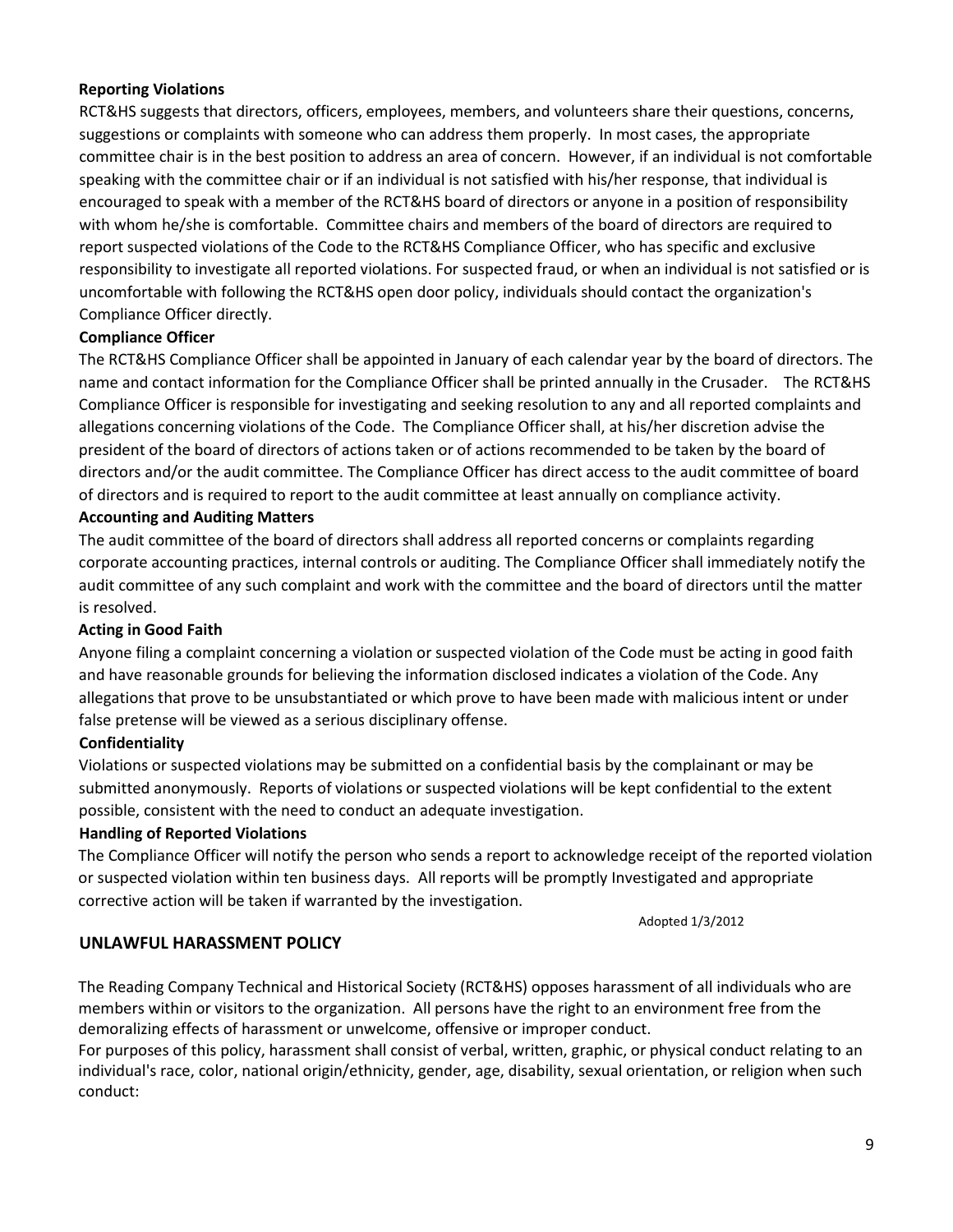- 1. Is sufficiently severe, persistent or pervasive that it affects an individual's ability to participate in or benefit from an activity or creates an intimidating, threatening, or abusive environment.
- 2. Has the purpose or effect of substantially or unreasonably interfering with an individual's activities.
- 3. Otherwise adversely affects an individual's activities.

For purposes of this policy, sexual harassment shall consist of unwelcome sexual advances; requests for sexual favors; and other inappropriate verbal, written, graphic, or physical conduct of a sexual nature when:

- 1. Submission to such conduct is made explicitly or implicitly a term or condition of a volunteer's status.
- 2. Submission to or rejection of such conduct is used as the basis for decisions affecting the individual.
- 3. Such conduct is sufficiently severe, persistent, or pervasive that it has the purpose or effect of substantially interfering with the individual's volunteer commitments or creating an intimidating, hostile, or offensive environment.

The RCT&HS Compliance Officer is the designated contact for any and all claims of unlawful harassment and shall be responsible to complete the following duties when receiving a complaint of unlawful harassment:

- 1 Inform the volunteer or third party of the right to file a complaint and the complaint procedure.
- 2. Notify the complainant and the accused of the progress at appropriate stages of the procedure.

# Complaint Procedure

# Step 1 – Reporting

A volunteer or third party who believes s/he has been subject to conduct that constitutes a violation of this policy is encouraged to immediately report the incident to the RCT&HS Compliance Officer. A volunteer who suspects or is notified that a volunteer or third party has been subject to conduct that constitutes a violation of this policy shall immediately report the incident to the RCT&HS Compliance Officer.

If the RCT&HS Compliance Officer is the subject of a complaint, the volunteer or third party shall report the incident directly to the RCT&HS President.

# Step 2 – Investigation

Upon receiving a complaint of unlawful harassment, the RCT&HS Compliance Officer shall immediately investigate the complaint, unless the RCT&HS Compliance Officer is the subject of the complaint or is unable to conduct the investigation.

The investigation may consist of individual interviews with the complainant, the accused, and others with knowledge relative to the incident. The investigator may also evaluate any other information and materials relevant to the investigation.

The obligation to conduct this investigation shall not be negated by the fact that a criminal investigation of the incident is pending or has been concluded.

# Step 3 – Investigative Report

The RCT&HS Compliance Officer shall prepare a written report within fifteen (15) days, unless additional time to complete the investigation is required. The report shall include a summary of the investigation, a determination of whether the complaint has been substantiated as factual and whether it is a violation of this policy, and a recommended disposition of the complaint.

# Step 4 – RCT&HS Action

Report of any investigation by the Compliance Officer shall be presented to the Board of Directors for appropriate action and shall be considered highly confidential. If the investigation results in a finding that the complaint is factual and constitutes a violation of this policy, the RCT&HS shall take prompt, corrective action to ensure that such conduct ceases and will not recur. The RCT&HS Compliance Officer shall document the corrective action taken and, where not prohibited by law, inform the complainant of the outcome of the investigation.

Disciplinary actions may include, but are not limited to, suspension from organization activities, suspension of membership, or removal from a volunteer position.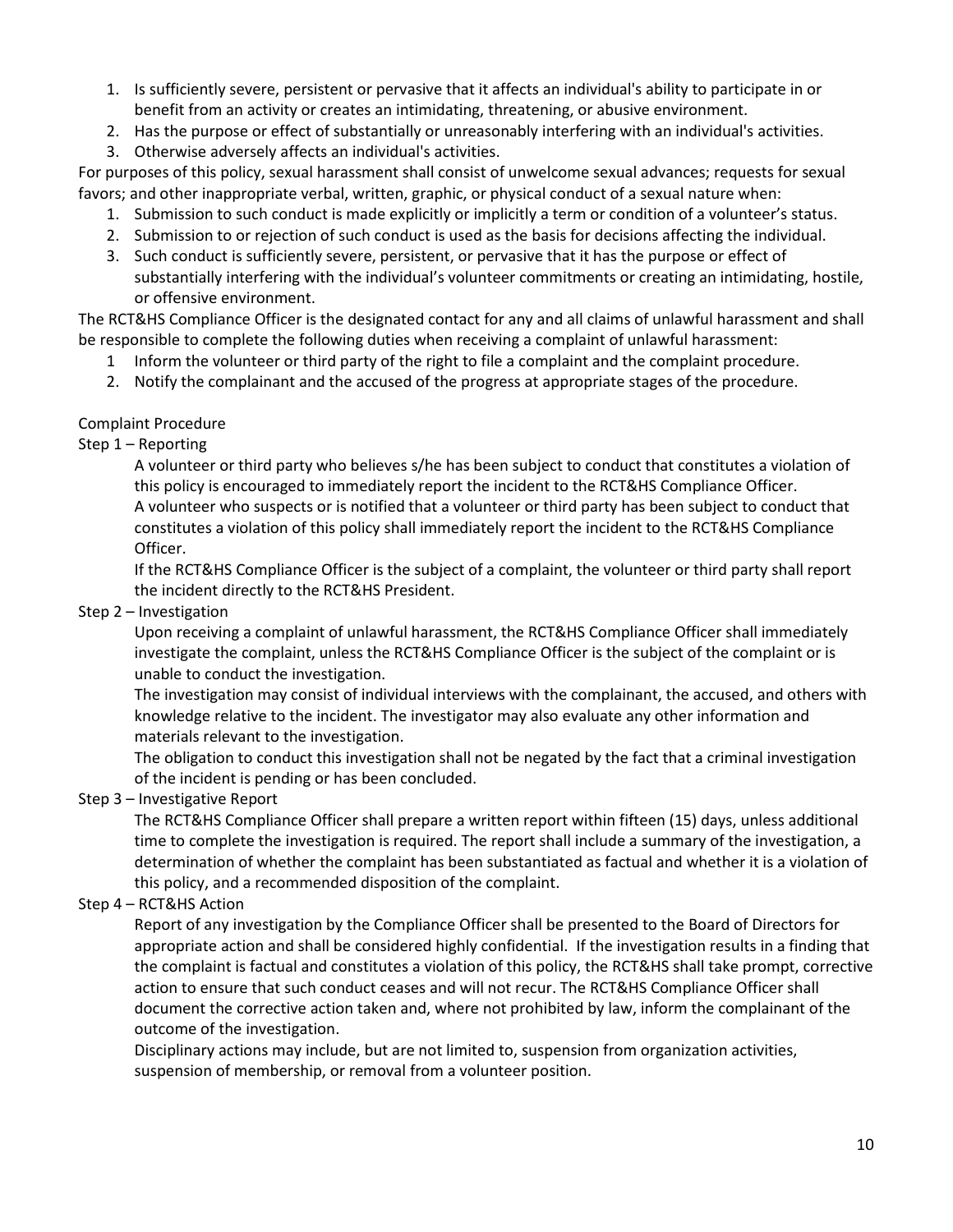Appeal Procedure

- 1. If the complainant is not satisfied with a finding of no violation of the policy or with the recommended corrective action, s/he may submit a written appeal to the RCT&HS Board of Directors within fifteen (15) days.
- 2. The RCT&HS Board of Directors shall review the investigation and the investigative report.
- 3. The RCT&HS Board of Directors may confirm, refuse, or modify any finding or corrective action as part of the appeal procedure.
- 4. The RCT&HS Board of Directors shall prepare a written response to the appeal within thirty (30) days. Copies of the response shall be provided to the complainant and the accused.

Adopted February 7, 2012

# **POLICY FOR SUPERVISION OF CHILDREN, YOUTH, OR VULNERABLE ADULTS**

Supervision procedures are designed to reduce the possibility of abuse or exploitation of children, youth or vulnerable adults, and to protect staff persons and volunteers from unfounded accusations.

- 1. The two adult rule Regardless of the size group, there will always be at least two adults present. This may include the presence of an adult 'roamer' who moves in and out of rooms/ activities.
- 2. No child, youth or vulnerable adult will be left unsupervised while participating in an activity/event.
- 3. All activities should occur in open view. Each room or space where activities/events occur must be open to public view. For example: enclosed spaces such as classrooms or offices shall have a viewing window, a glass panel in the door, a  $\frac{1}{2}$  door configuration or an open door.
- 4. No person shall supervise an age group unless he/she is at least 18 years of age or older and is at least 5 years older than the children/youth being supervised.

#### Definitions:

Child or children or youth – any person who has not reached his/her eighteenth birthday

Vulnerable Adult – A person eighteen (18) years of age or older who, because of a mental or physical dysfunction, is unable to manage his/her own resources, carry out the activity of daily living, or protect himself/herself from abuse or neglect without assistance from others.

# REPORTING:

Reporting of an allegation of child abuse is required whenever there is "reasonable cause to suspect" that abuse has occurred (PA Child Protective Services Law), Title 23 Pa. C.S.S. Chapter 63). Reasonable cause to suspect abuse can occur (1) when any staff or a volunteer personally witnesses an incident of abuse, (2) when an allegation of an event of abuse is made to staff or volunteer by a third party, and/or (3) when a child or vulnerable adult discloses abuse to staff or a volunteer. It is crucial that reporting be immediate and the allegations dealt with as soon in time as possible to the incident or disclosure.

Reports of suspected abuse of child or vulnerable adult between the ages of 18 and 21 are made to the Pennsylvania Child Abuse Hotline (24-Hour service) at 1-800-932-0313 or to the Child & Youth agency of the county in which the alleged abuse occurred. Reports of suspected abuse of vulnerable adults over the age of 21 are made to the Pennsylvania State Police.

Adopted 1/3/2012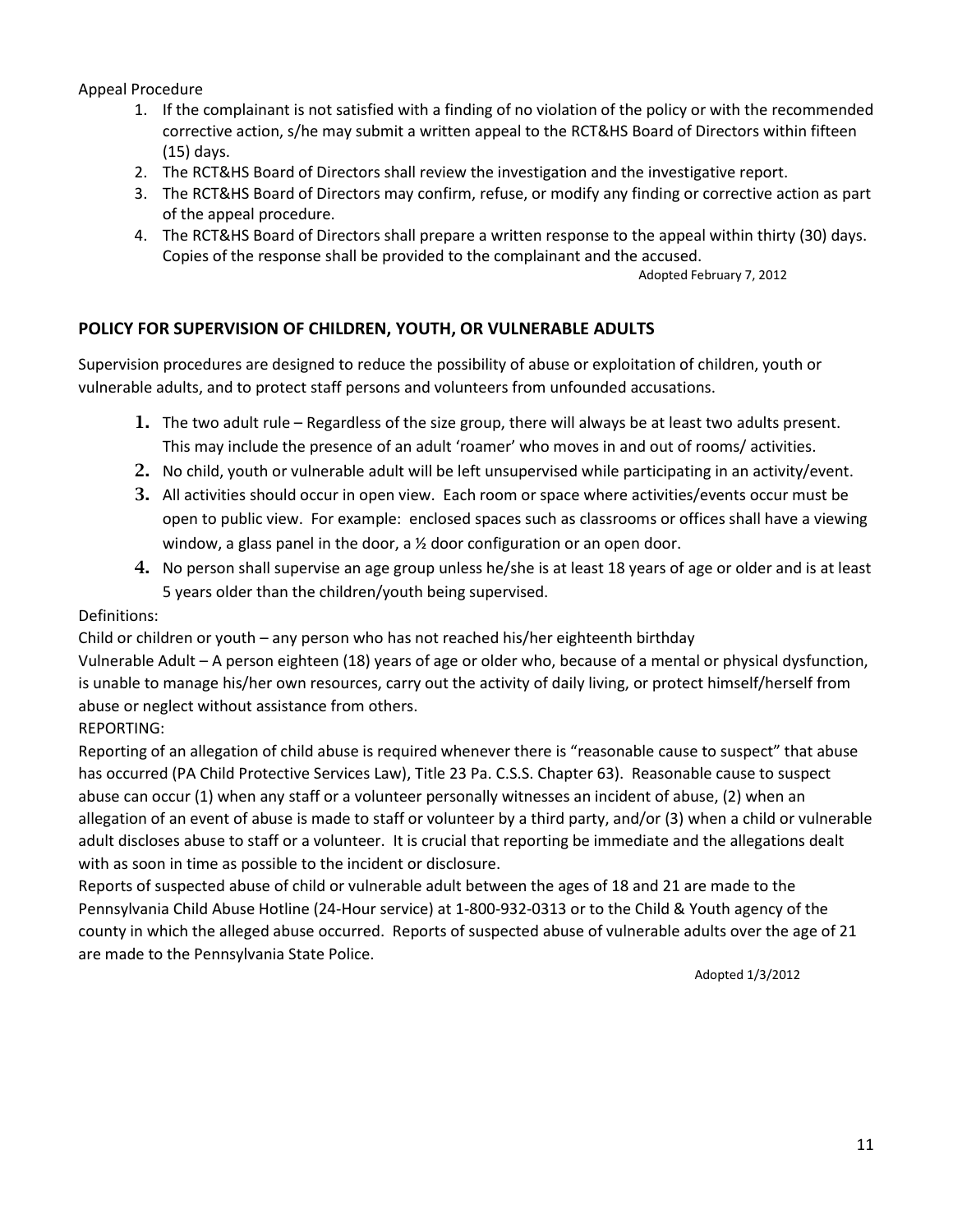#### **INSURANCE INFORMATION**

The Reading Company Technical & Historical Society (RCT&HS) provides medical insurance coverage to its members up to a maximum of \$100,000 for any injury that occurs while volunteering for RCT&HS. This is the only insurance RCT&HS provides to its volunteers. This coverage is secondary to any personal medical insurance coverage you may have through your place of employment, Medicare, or secondary coverage. This means that if you are injured while working as a volunteer for RCT&HS, you should submit claims to both our insurance carrier and to your own carrier. If you do not have medical insurance coverage on your own, then the RCT&HS medical insurance carrier becomes your primary insurance provider. The complete volunteer Blanket Accident Policy can be found in the volunteer handbook folder located at the Museum desk.

Unfortunately, RCT&HS is unable to provide Worker's Compensation insurance for its volunteers. Under current Pennsylvania law, organizations having paid employees are required to provide those paid employees with Worker's Comp Insurance. Organizations like RCT&HS with an all-volunteer work force are not required to provide Worker's Comp Insurance. In fact, in Pennsylvania, our agent's research has found no insurance companies that offer Worker's Comp insurance for all-volunteer organizations such as ours.

What this means is it is the responsibility of each volunteer to make sure they have medical insurance as well as personal disability insurance, if desired, for loss of wages if they are employed. There is also no liability insurance coverage for his/her losses such as broken tools, damage to personal items, or similar occurrences.

In order for the RCT&HS to function as an organization without the constant worry of liability from not being able to provide Worker's Comp Insurance for its volunteer work force, a Volunteer Release policy is in place. By signing a Volunteer Release agreement, you are agreeing to give up your right to liability claims against RCT&HS.

Every person wishing to do volunteer work for RCT&HS must sign the attached **"Volunteer Release Form".** This includes every form of volunteer work provided to the RCT&HS and its Reading Railroad Heritage Museum. It includes any volunteer work done at any location on RCT&HS property or at any off-site event in which the RCT&HS participates.

The volunteer application and the volunteer release form are inserted separately in this handbook. Please fill them out and sign them and return them to the Museum office. You are welcome to make a copy of each for your records. The release shall remain in effect for as long as you are a member of RCT&HS, or until you revoke the release in writing.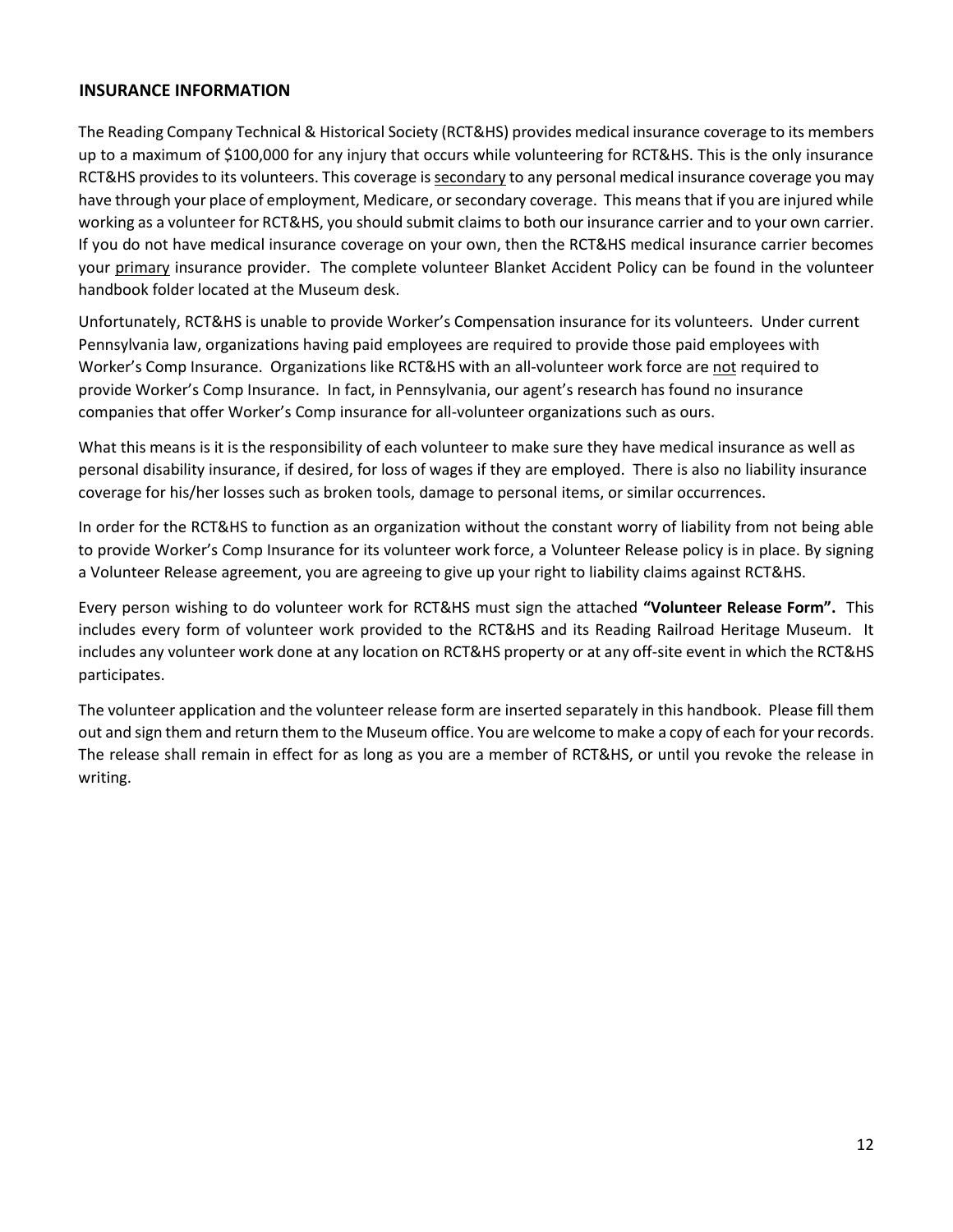#### **Volunteer Release Form**

| <b>Volunteer's Name:</b>  |                                                      |  |
|---------------------------|------------------------------------------------------|--|
| Guardian (if applicable): | <u> 2000 - Jan Barnett, fransk politik (d. 1888)</u> |  |
| <b>Street Address:</b>    |                                                      |  |
|                           |                                                      |  |
|                           |                                                      |  |

**Waiver and Liability Release:** The undersigned hereby releases READING COMPANY TECHNICAL & HISTORICAL SOCIETY, INC., ("RCT&HS"), and its Sponsors, Managers, Officers, Directors, Employees, Agents, Affiliates and/or Attorneys, with a business address of PO Box 15143, Reading, PA 19612-5143, from all liability as permitted by law while he/she is on RCT&HS's property and/or otherwise while acting in his/her capacity as an volunteer/agent for RCT&HS. The Undersigned acknowledges that this is a condition of his/her service as an volunteer/agent for RCT&HS. This release does not waive any claims against the secondary medical payment insurance which is held by RCT&HS.

This document is also intended to be valid and binding to the fullest extent allowed under Pennsylvania law.

**Assurances:** The Undersigned has full power, authority, capacity and right without limitations to execute, deliver and perform this release.

**Binding Effect:** This release shall be binding upon the Undersigned and the Undersigned spouse and children, legal representations, heirs, successors and assigns to the fullest extent permitted by law. This Release has been carefully and fully read by the Undersigned. Undersigned understands this Release and its terms and conditions and has voluntarily executed and delivered this Release this \_\_\_\_\_\_\_\_\_\_\_\_\_day of \_\_\_\_\_\_\_\_

# **Acknowledgement:**

I/We lease in full. I/We fully understand its terms in the above Release in full. I/We fully understand its terms and conditions and hereby voluntarily execute and deliver this consent to my participation as a volunteer/agent of RCT&HS. I further agree to be bound by the Release's terms and conditions.

\_\_\_\_\_\_\_\_\_\_\_\_\_\_\_\_\_\_\_\_\_\_\_\_\_\_\_\_\_\_\_\_\_\_\_\_\_\_\_\_\_\_\_\_\_\_\_\_\_\_\_\_ \_\_\_\_\_\_\_\_\_\_\_\_\_\_\_\_\_\_\_\_\_\_\_\_\_

\_\_\_\_\_\_\_\_\_\_\_\_\_\_\_\_\_\_\_\_\_\_\_\_\_\_\_\_\_\_\_\_\_\_\_\_\_\_\_\_\_\_\_\_\_\_\_\_\_\_\_\_ \_\_\_\_\_\_\_\_\_\_\_\_\_\_\_\_\_\_\_\_\_\_\_\_\_\_

Signature of Volunteer Date

Signature of Parent/Guardian if under 18 years old Date